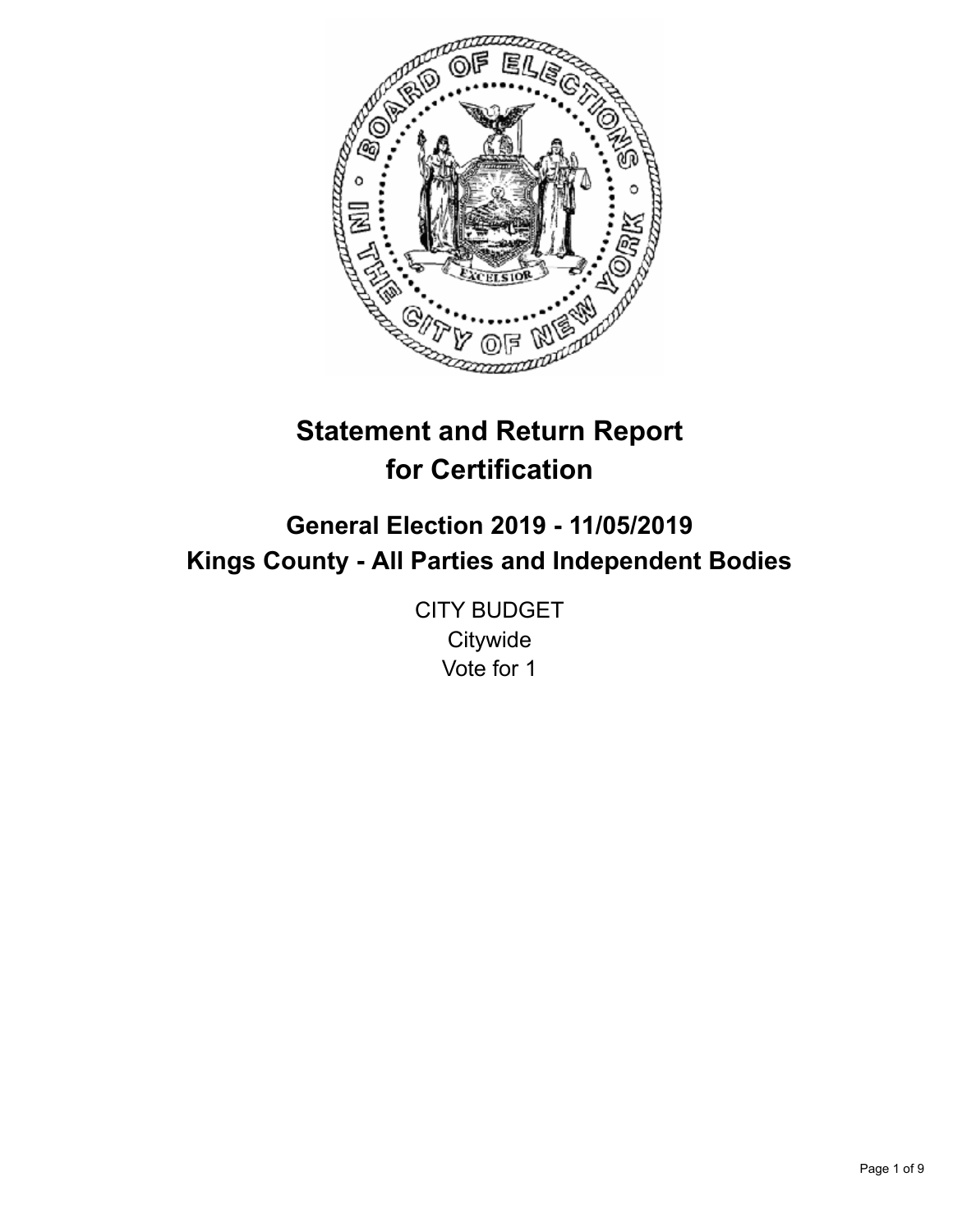

| PUBLIC COUNTER                                           | 10,193       |
|----------------------------------------------------------|--------------|
| MANUALLY COUNTED EMERGENCY                               |              |
| ABSENTEE / MILITARY                                      | 245          |
| AFFIDAVIT                                                | 65           |
| Total Ballots                                            | 10,504       |
| Less - Inapplicable Federal/Special Presidential Ballots | $\mathbf{0}$ |
| <b>Total Applicable Ballots</b>                          | 10,504       |
| YES                                                      | 5,035        |
| NO.                                                      | 3,584        |
| <b>Total Votes</b>                                       | 8,619        |
| Unrecorded                                               | 1.885        |

## **Assembly District 42**

| <b>PUBLIC COUNTER</b>                                    | 12,780   |
|----------------------------------------------------------|----------|
| MANUALLY COUNTED EMERGENCY                               | 0        |
| ABSENTEE / MILITARY                                      | 228      |
| AFFIDAVIT                                                | 162      |
| <b>Total Ballots</b>                                     | 13,170   |
| Less - Inapplicable Federal/Special Presidential Ballots | $\Omega$ |
| <b>Total Applicable Ballots</b>                          | 13,170   |
| <b>YES</b>                                               | 7,901    |
| <b>NO</b>                                                | 2,656    |
| <b>Total Votes</b>                                       | 10,557   |
| Unrecorded                                               | 2.613    |

| <b>PUBLIC COUNTER</b>                                    | 14,892   |
|----------------------------------------------------------|----------|
| <b>MANUALLY COUNTED EMERGENCY</b>                        | $\Omega$ |
| ABSENTEE / MILITARY                                      | 226      |
| <b>AFFIDAVIT</b>                                         | 169      |
| <b>Total Ballots</b>                                     | 15,287   |
| Less - Inapplicable Federal/Special Presidential Ballots | 0        |
| <b>Total Applicable Ballots</b>                          | 15,287   |
| <b>YES</b>                                               | 10,146   |
| NO.                                                      | 2,375    |
| <b>Total Votes</b>                                       | 12,521   |
| Unrecorded                                               | 2.766    |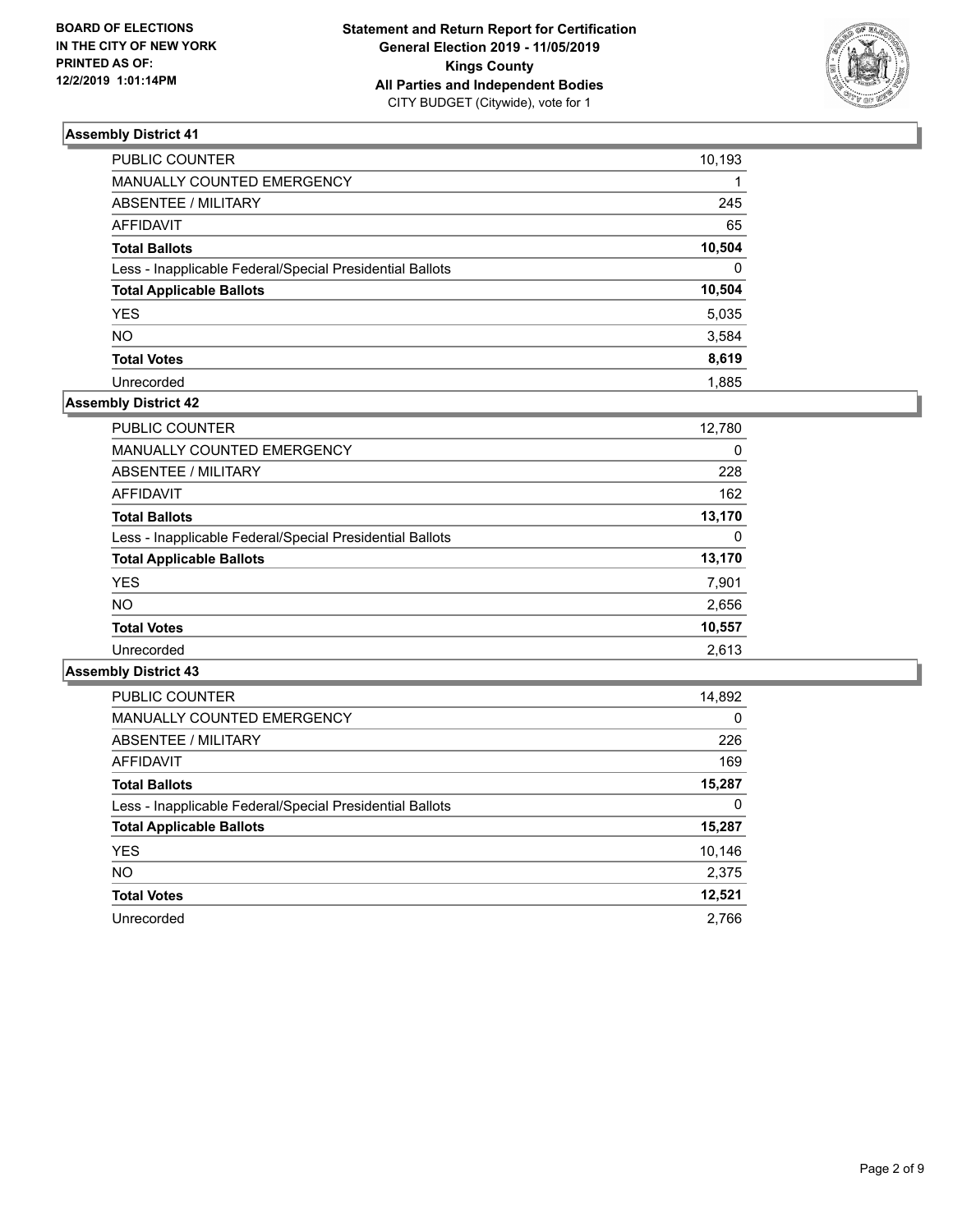

| PUBLIC COUNTER                                           | 16,947   |
|----------------------------------------------------------|----------|
| MANUALLY COUNTED EMERGENCY                               |          |
| ABSENTEE / MILITARY                                      | 179      |
| AFFIDAVIT                                                | 203      |
| Total Ballots                                            | 17,330   |
| Less - Inapplicable Federal/Special Presidential Ballots | $\Omega$ |
| <b>Total Applicable Ballots</b>                          | 17,330   |
| YES                                                      | 12,137   |
| NO.                                                      | 3,482    |
| <b>Total Votes</b>                                       | 15,619   |
| Unrecorded                                               | 1.711    |

## **Assembly District 45**

| <b>PUBLIC COUNTER</b>                                    | 6,453 |
|----------------------------------------------------------|-------|
| <b>MANUALLY COUNTED EMERGENCY</b>                        | 0     |
| ABSENTEE / MILITARY                                      | 163   |
| AFFIDAVIT                                                | 41    |
| <b>Total Ballots</b>                                     | 6.657 |
| Less - Inapplicable Federal/Special Presidential Ballots | 0     |
| <b>Total Applicable Ballots</b>                          | 6,657 |
| <b>YES</b>                                               | 2,556 |
| <b>NO</b>                                                | 2,809 |
| <b>Total Votes</b>                                       | 5,365 |
| Unrecorded                                               | 1.292 |
|                                                          |       |

| <b>PUBLIC COUNTER</b>                                    | 10,283   |
|----------------------------------------------------------|----------|
| <b>MANUALLY COUNTED EMERGENCY</b>                        | $\Omega$ |
| ABSENTEE / MILITARY                                      | 325      |
| <b>AFFIDAVIT</b>                                         | 94       |
| <b>Total Ballots</b>                                     | 10,702   |
| Less - Inapplicable Federal/Special Presidential Ballots | 0        |
| <b>Total Applicable Ballots</b>                          | 10,702   |
| <b>YES</b>                                               | 5,096    |
| NO.                                                      | 3,485    |
| <b>Total Votes</b>                                       | 8,581    |
| Unrecorded                                               | 2.121    |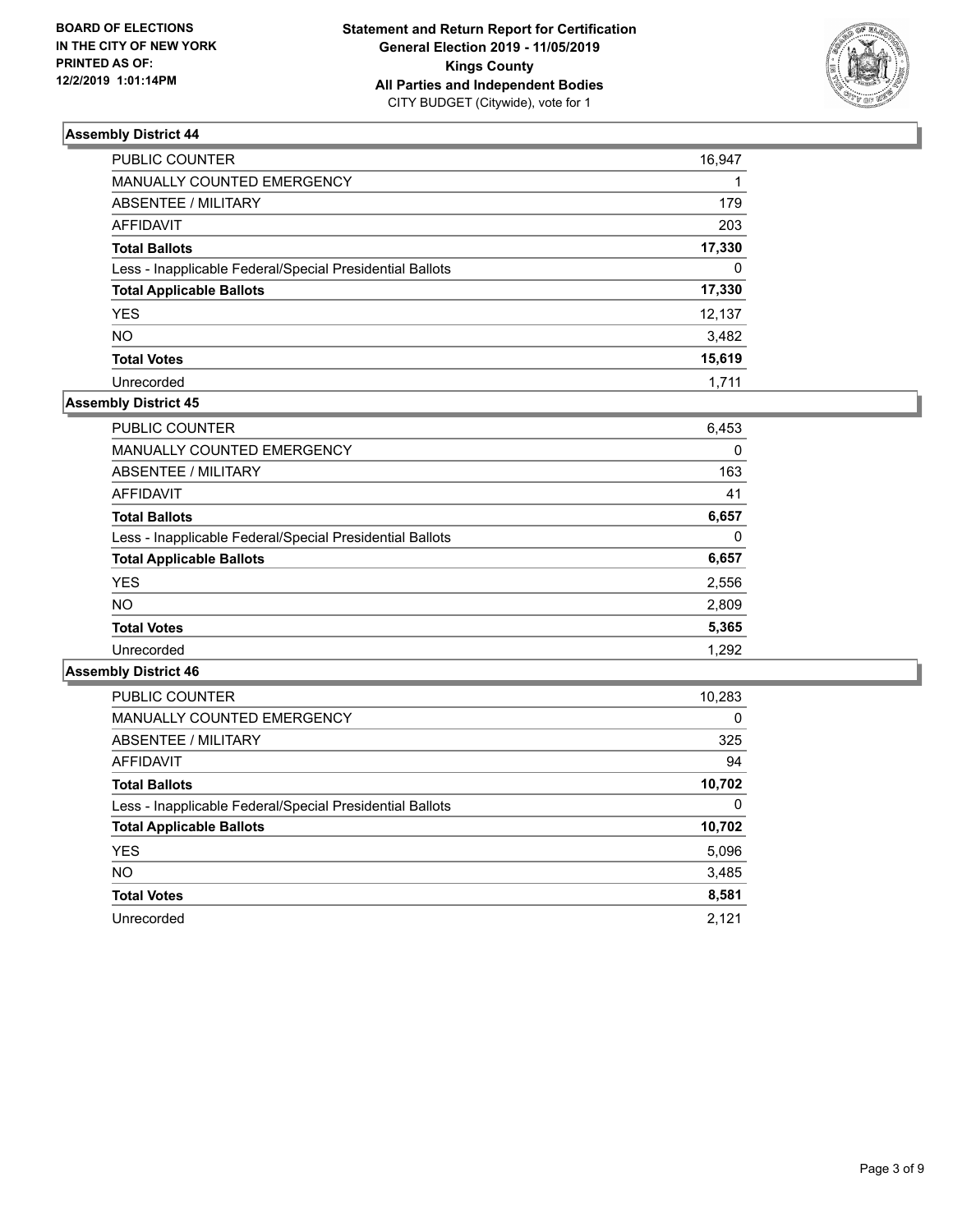

| PUBLIC COUNTER                                           | 6,041        |
|----------------------------------------------------------|--------------|
| MANUALLY COUNTED EMERGENCY                               | 0            |
| ABSENTEE / MILITARY                                      | 183          |
| AFFIDAVIT                                                | 55           |
| Total Ballots                                            | 6,279        |
| Less - Inapplicable Federal/Special Presidential Ballots | $\mathbf{0}$ |
| <b>Total Applicable Ballots</b>                          | 6,279        |
| YES                                                      | 2,886        |
| NO.                                                      | 2,070        |
| <b>Total Votes</b>                                       | 4,956        |
| Unrecorded                                               | 1.323        |

#### **Assembly District 48**

| PUBLIC COUNTER                                           | 6,289 |
|----------------------------------------------------------|-------|
| MANUALLY COUNTED EMERGENCY                               | 0     |
| ABSENTEE / MILITARY                                      | 103   |
| AFFIDAVIT                                                | 52    |
| <b>Total Ballots</b>                                     | 6,444 |
| Less - Inapplicable Federal/Special Presidential Ballots | 0     |
| <b>Total Applicable Ballots</b>                          | 6,444 |
| <b>YES</b>                                               | 1,504 |
| NO.                                                      | 4.153 |
| <b>Total Votes</b>                                       | 5,657 |
| Unrecorded                                               | 787   |
|                                                          |       |

| <b>PUBLIC COUNTER</b>                                    | 5,004 |
|----------------------------------------------------------|-------|
| <b>MANUALLY COUNTED EMERGENCY</b>                        |       |
| ABSENTEE / MILITARY                                      | 125   |
| <b>AFFIDAVIT</b>                                         | 32    |
| <b>Total Ballots</b>                                     | 5,162 |
| Less - Inapplicable Federal/Special Presidential Ballots | 0     |
| <b>Total Applicable Ballots</b>                          | 5,162 |
| <b>YES</b>                                               | 2,428 |
| NO.                                                      | 1,728 |
| <b>Total Votes</b>                                       | 4,156 |
| Unrecorded                                               | 1.006 |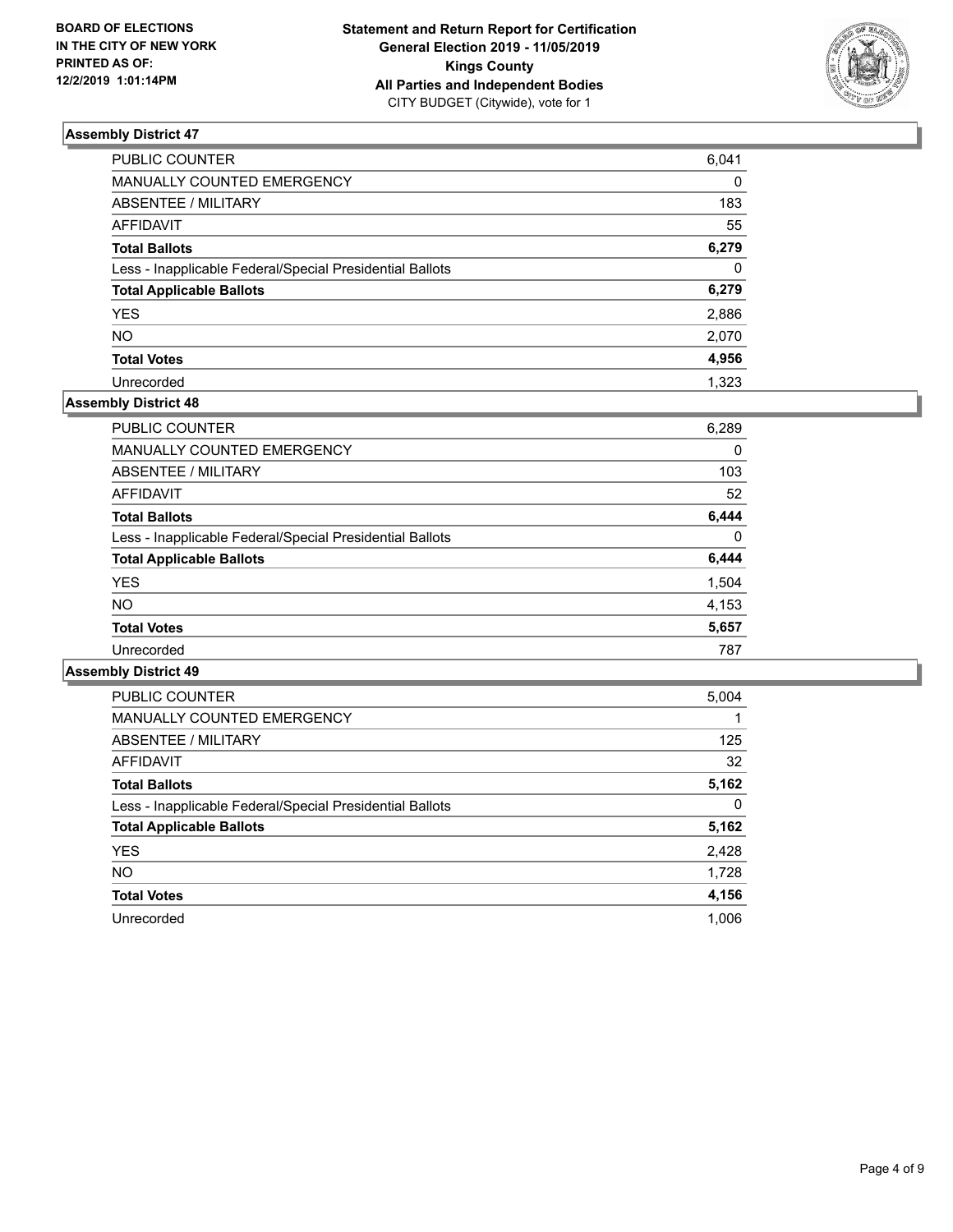

| PUBLIC COUNTER                                           | 10,373   |
|----------------------------------------------------------|----------|
| MANUALLY COUNTED EMERGENCY                               | 0        |
| ABSENTEE / MILITARY                                      | 114      |
| AFFIDAVIT                                                | 130      |
| Total Ballots                                            | 10,617   |
| Less - Inapplicable Federal/Special Presidential Ballots | $\Omega$ |
| <b>Total Applicable Ballots</b>                          | 10,617   |
| YES                                                      | 7,603    |
| NO.                                                      | 1,879    |
| <b>Total Votes</b>                                       | 9,482    |
| Unrecorded                                               | 1.135    |

## **Assembly District 51**

| 9,020    |
|----------|
| 0        |
| 90       |
| 102      |
| 9.212    |
| $\Omega$ |
| 9,212    |
| 6,063    |
| 1,746    |
| 7,809    |
| 1,403    |
|          |

| <b>PUBLIC COUNTER</b>                                    | 25.221 |
|----------------------------------------------------------|--------|
| <b>MANUALLY COUNTED EMERGENCY</b>                        | 19     |
| ABSENTEE / MILITARY                                      | 298    |
| <b>AFFIDAVIT</b>                                         | 335    |
| <b>Total Ballots</b>                                     | 25,873 |
| Less - Inapplicable Federal/Special Presidential Ballots | 0      |
| <b>Total Applicable Ballots</b>                          | 25,873 |
| <b>YES</b>                                               | 20.293 |
| NO.                                                      | 3.991  |
| <b>Total Votes</b>                                       | 24.284 |
| Unrecorded                                               | 1.589  |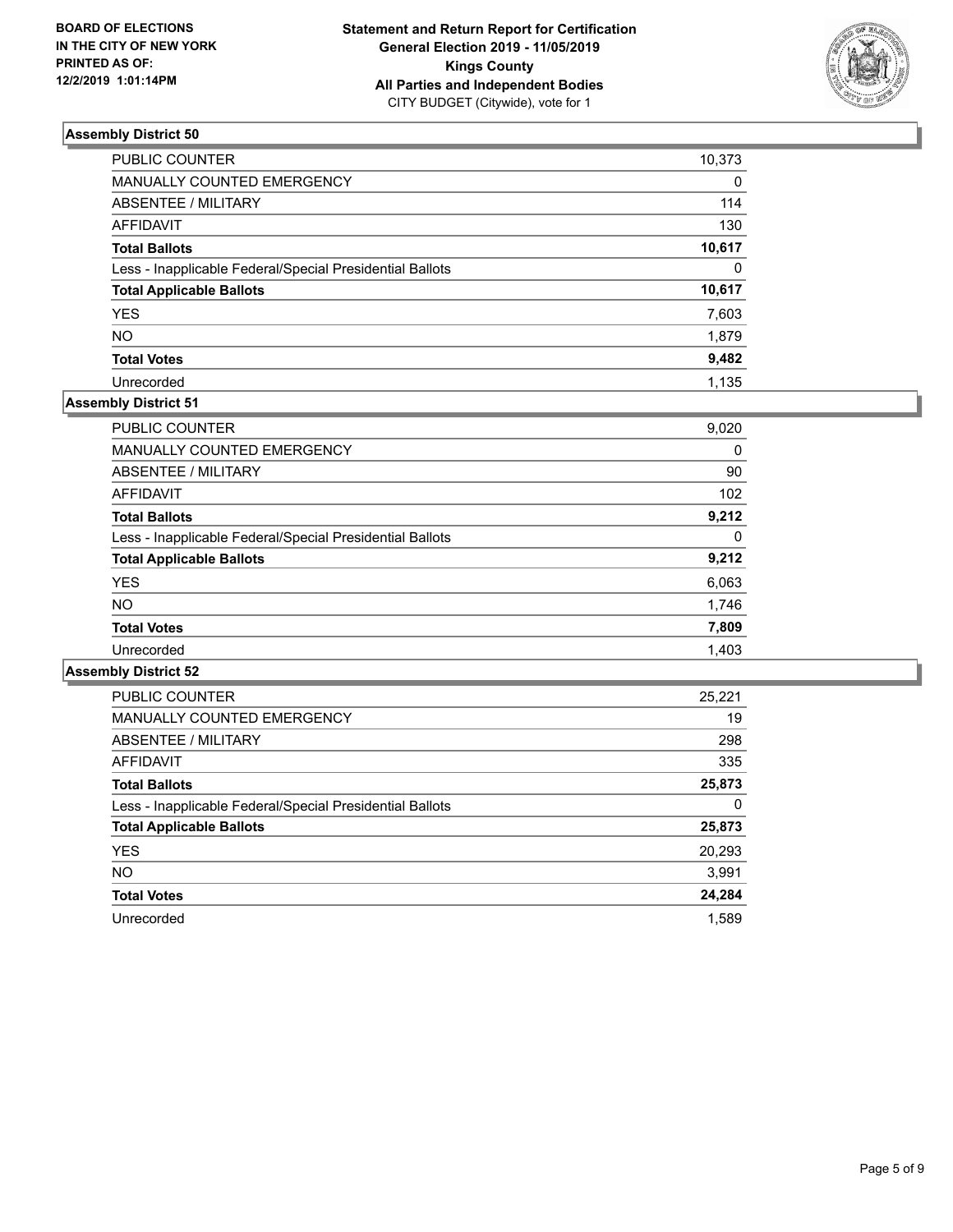

| PUBLIC COUNTER                                           | 10,595   |
|----------------------------------------------------------|----------|
| MANUALLY COUNTED EMERGENCY                               | 0        |
| ABSENTEE / MILITARY                                      | 76       |
| AFFIDAVIT                                                | 154      |
| Total Ballots                                            | 10,825   |
| Less - Inapplicable Federal/Special Presidential Ballots | $\Omega$ |
| <b>Total Applicable Ballots</b>                          | 10,825   |
| YES                                                      | 7,281    |
| NO.                                                      | 1,636    |
| <b>Total Votes</b>                                       | 8,917    |
| Unrecorded                                               | 1.908    |

## **Assembly District 54**

| <b>PUBLIC COUNTER</b>                                    | 10,242   |
|----------------------------------------------------------|----------|
| <b>MANUALLY COUNTED EMERGENCY</b>                        | $\Omega$ |
| ABSENTEE / MILITARY                                      | 156      |
| <b>AFFIDAVIT</b>                                         | 135      |
| <b>Total Ballots</b>                                     | 10,533   |
| Less - Inapplicable Federal/Special Presidential Ballots | 0        |
| <b>Total Applicable Ballots</b>                          | 10,533   |
| <b>YES</b>                                               | 6,675    |
| <b>NO</b>                                                | 1,800    |
| <b>Total Votes</b>                                       | 8,475    |
| Unrecorded                                               | 2.058    |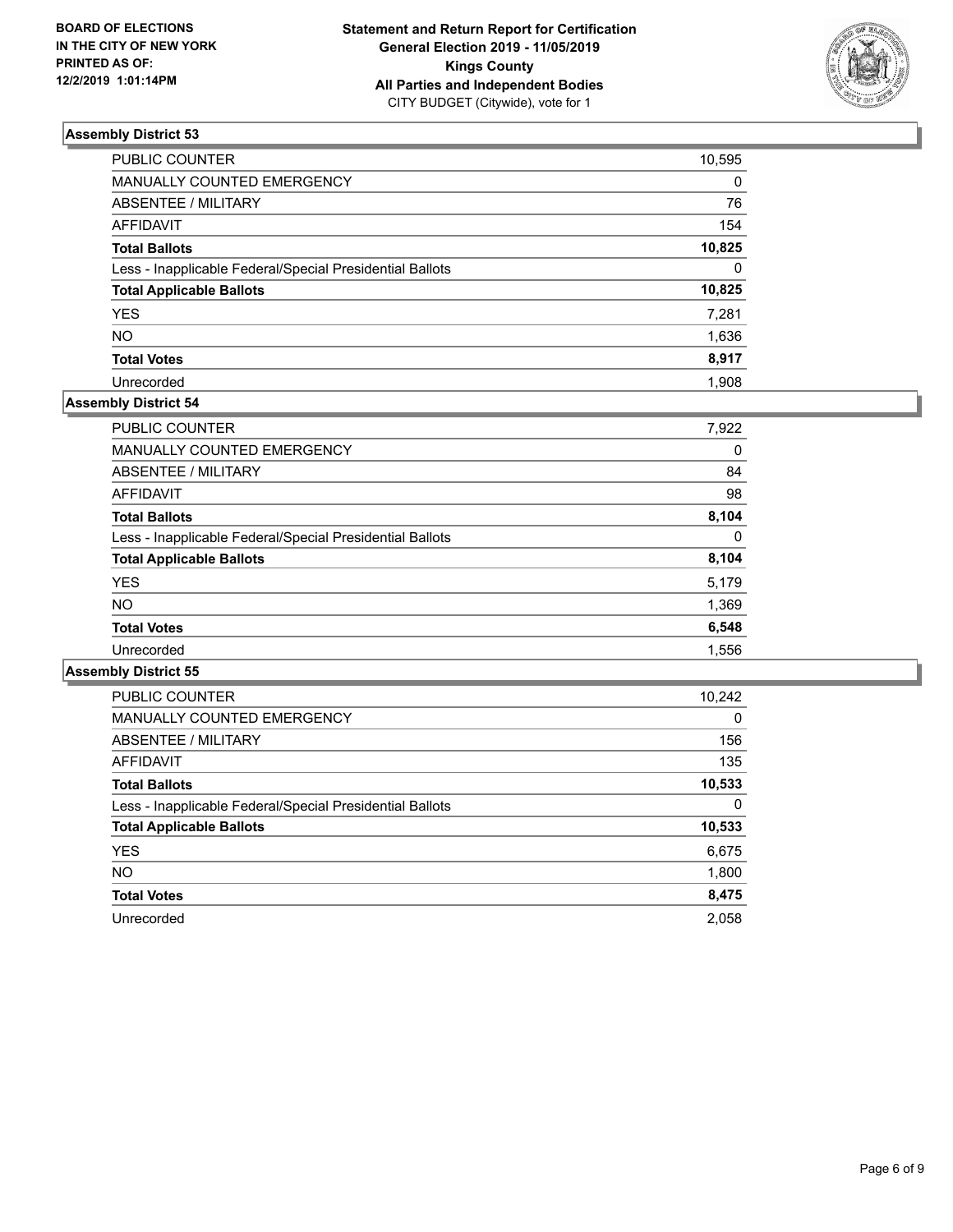

| PUBLIC COUNTER                                           | 14,872       |
|----------------------------------------------------------|--------------|
| MANUALLY COUNTED EMERGENCY                               | 0            |
| ABSENTEE / MILITARY                                      | 180          |
| AFFIDAVIT                                                | 221          |
| Total Ballots                                            | 15,273       |
| Less - Inapplicable Federal/Special Presidential Ballots | $\mathbf{0}$ |
| <b>Total Applicable Ballots</b>                          | 15,273       |
| <b>YES</b>                                               | 10,536       |
| NO.                                                      | 2,573        |
| <b>Total Votes</b>                                       | 13,109       |
| Unrecorded                                               | 2.164        |

## **Assembly District 57**

| <b>PUBLIC COUNTER</b>                                    | 21.714 |
|----------------------------------------------------------|--------|
| <b>MANUALLY COUNTED EMERGENCY</b>                        | 2      |
| ABSENTEE / MILITARY                                      | 305    |
| AFFIDAVIT                                                | 312    |
| <b>Total Ballots</b>                                     | 22,333 |
| Less - Inapplicable Federal/Special Presidential Ballots | 0      |
| <b>Total Applicable Ballots</b>                          | 22,333 |
| <b>YES</b>                                               | 16,565 |
| NO.                                                      | 3,182  |
| <b>Total Votes</b>                                       | 19,747 |
| Unrecorded                                               | 2,586  |

| <b>PUBLIC COUNTER</b>                                    | 12,120   |
|----------------------------------------------------------|----------|
| <b>MANUALLY COUNTED EMERGENCY</b>                        | $\Omega$ |
| ABSENTEE / MILITARY                                      | 293      |
| <b>AFFIDAVIT</b>                                         | 75       |
| <b>Total Ballots</b>                                     | 12,488   |
| Less - Inapplicable Federal/Special Presidential Ballots | 0        |
| <b>Total Applicable Ballots</b>                          | 12,488   |
| <b>YES</b>                                               | 7,816    |
| NO.                                                      | 1,994    |
| <b>Total Votes</b>                                       | 9,810    |
| Unrecorded                                               | 2.678    |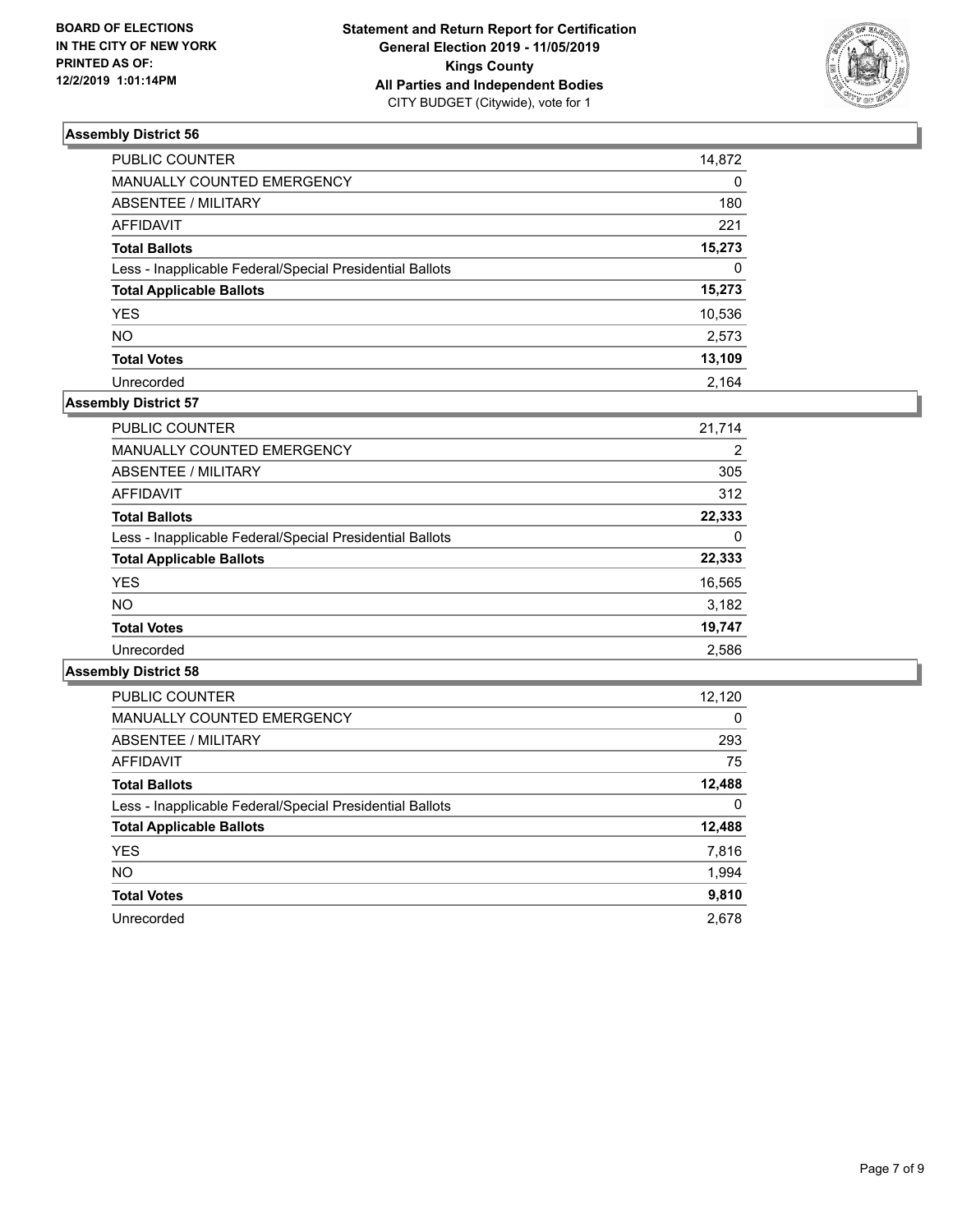

| PUBLIC COUNTER                                           | 12,394   |
|----------------------------------------------------------|----------|
| MANUALLY COUNTED EMERGENCY                               | 2        |
| ABSENTEE / MILITARY                                      | 201      |
| AFFIDAVIT                                                | 87       |
| Total Ballots                                            | 12,684   |
| Less - Inapplicable Federal/Special Presidential Ballots | $\Omega$ |
| <b>Total Applicable Ballots</b>                          | 12,684   |
| YES                                                      | 6,643    |
| NO.                                                      | 3,763    |
| <b>Total Votes</b>                                       | 10,406   |
| Unrecorded                                               | 2.278    |

## **Assembly District 60**

| 11,110 |
|--------|
| 0      |
| 165    |
| 72     |
| 11,347 |
| 0      |
| 11,347 |
| 6,760  |
| 1,896  |
| 8,656  |
| 2,691  |
|        |

| <b>PUBLIC COUNTER</b>                                    | 3,387    |
|----------------------------------------------------------|----------|
| <b>MANUALLY COUNTED EMERGENCY</b>                        | $\Omega$ |
| ABSENTEE / MILITARY                                      | 68       |
| AFFIDAVIT                                                | 23       |
| <b>Total Ballots</b>                                     | 3,478    |
| Less - Inapplicable Federal/Special Presidential Ballots | 0        |
| <b>Total Applicable Ballots</b>                          | 3,478    |
| <b>YES</b>                                               | 2,034    |
| NO.                                                      | 1,137    |
| <b>Total Votes</b>                                       | 3,171    |
| Unrecorded                                               | 307      |